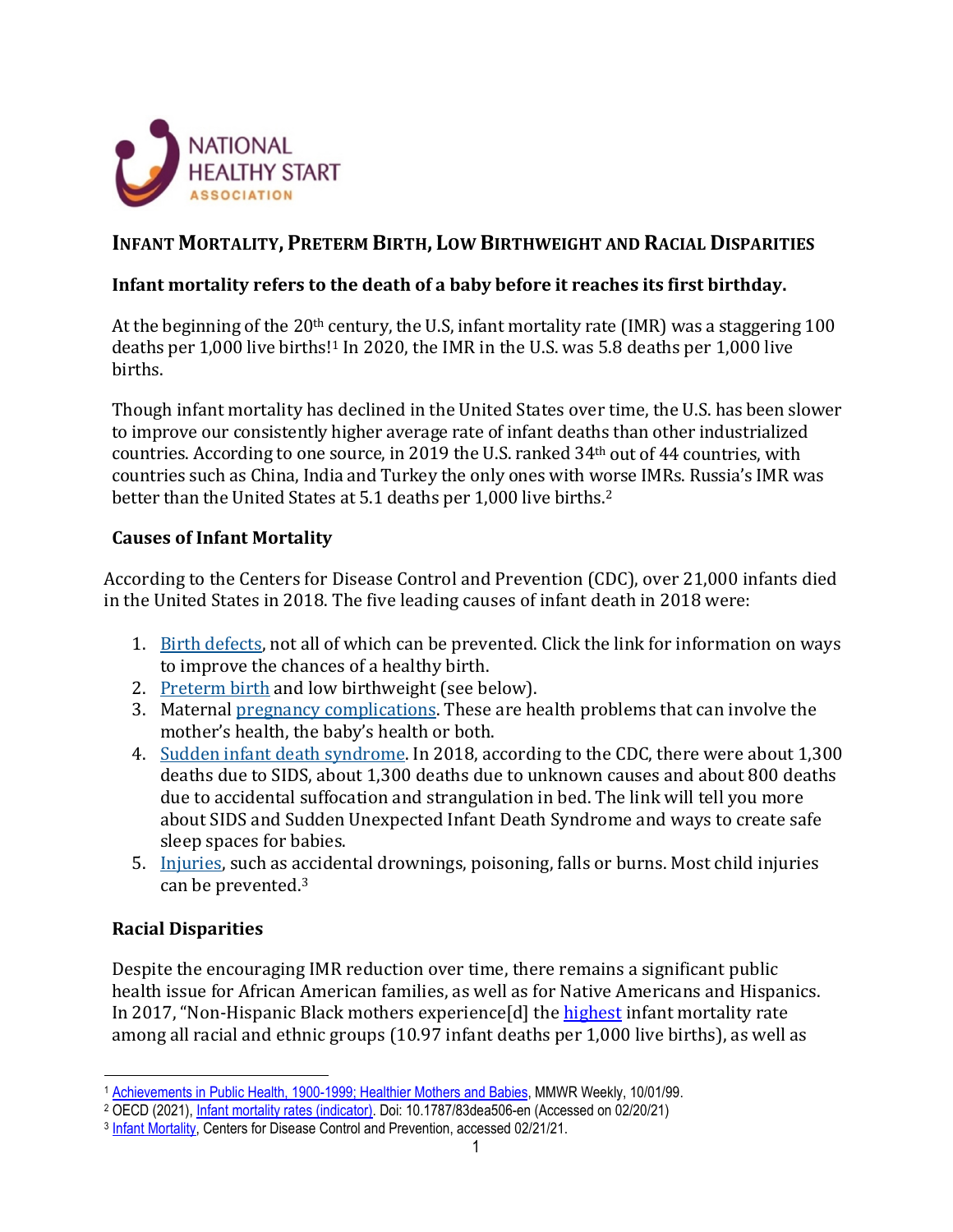the highest rates of [preterm birth](https://www.cdc.gov/nchs/data/nvsr/nvsr67/nvsr67_08-508.pdf) (delivery before 37 weeks of gestation) and [low](https://www.cdc.gov/nchs/products/databriefs/db306.htm)  [birthweight,](https://www.cdc.gov/nchs/products/databriefs/db306.htm) both of which are leading causes of infant death. Mothers who are American Indian or Alaska Native and Native Hawaiian or other Pacific Islander also experience[d] a higher-than-average infant mortality rate (9.21 and 7.64 deaths per 1,000 live births, respectively). The infant mortality rate among Hispanic mothers is similar to the national average (5.10 deaths per 1,000 live births), while rates among White and Asian mothers are lower than average (4.7 and 3.8 deaths per 1,000 live births, respectively)."[4](#page-1-0)

There exist perplexing racial disparities in birthweight and infant survival. In addition, across the U.S., rates of low birthweight and of preterm delivery have been higher among African American women than among whites for many years. Addressing racial and ethnic disparities has long been a focus of the Healthy Start Initiative.

## **Preterm Birth**

"Preterm birth is when a baby is born too early, before 37 weeks of pregnancy have been completed. In 2019, preterm birth affected 1 of every 10 infants born in the United States. Preterm birth rates decreased from 2007 to 2014, and [CDC research](https://www.cdc.gov/mmwr/volumes/65/wr/mm6543a1.htm) shows that this decline is due, in part, to declines in the number of births to teens and young mothers. *However, the preterm birth rate rose for the fifth straight year in 2019* [emphasis added]. Additionally, racial and ethnic differences in preterm birth rates remain. For example, in 2019, the rate of preterm birth among African-American women (14.4%) was about 50 percent higher than the rate of preterm birth among white or Hispanic women (9.3% and 10% respectively)."[5](#page-1-1)

While puzzling, the numbers reveal that there exists a real vulnerability of African American women to preterm labor and delivery.

## **Low Birthweight**

Babies who are *low birthweight* weigh 2500 grams (5.5 pounds) or less at birth. *Very low birthweight* babies weigh1500 grams (3.3 pounds) or less. The medical and social costs for low birthweight and very low birthweight babies are significant. Low birthweight is a major predictor of infant mortality. (See also How Much Does Preterm Birth Cost the [Nation.](https://documentcloud.adobe.com/link/review?uri=urn:aaid:scds:US:4b550323-54a6-456c-be0d-55adc0960009))

African American babies are twice as likely to be low birthweight as well as twice as likely to die in the first year compared to white babies. Despite considerable research over the last 20 years, the reasons for these differences remain obscure.

Unlike infant mortality, the rate of low birthweight in the U.S. has not declined significantly during the last decade. Even with its success in reducing infant mortality, the United States still ranks poorly in relation to other developed countries. Although comparisons across countries are often difficult, it appears that the high rate of low birthweight in the U. S., when compared to other nations, is a major reason for the

<span id="page-1-0"></span><sup>4</sup> Ibid.

<span id="page-1-1"></span><sup>5</sup> [Preterm Birth,](https://www.cdc.gov/reproductivehealth/maternalinfanthealth/pretermbirth.htm) Centers for Disease Control and Prevention, access 02/21/21.